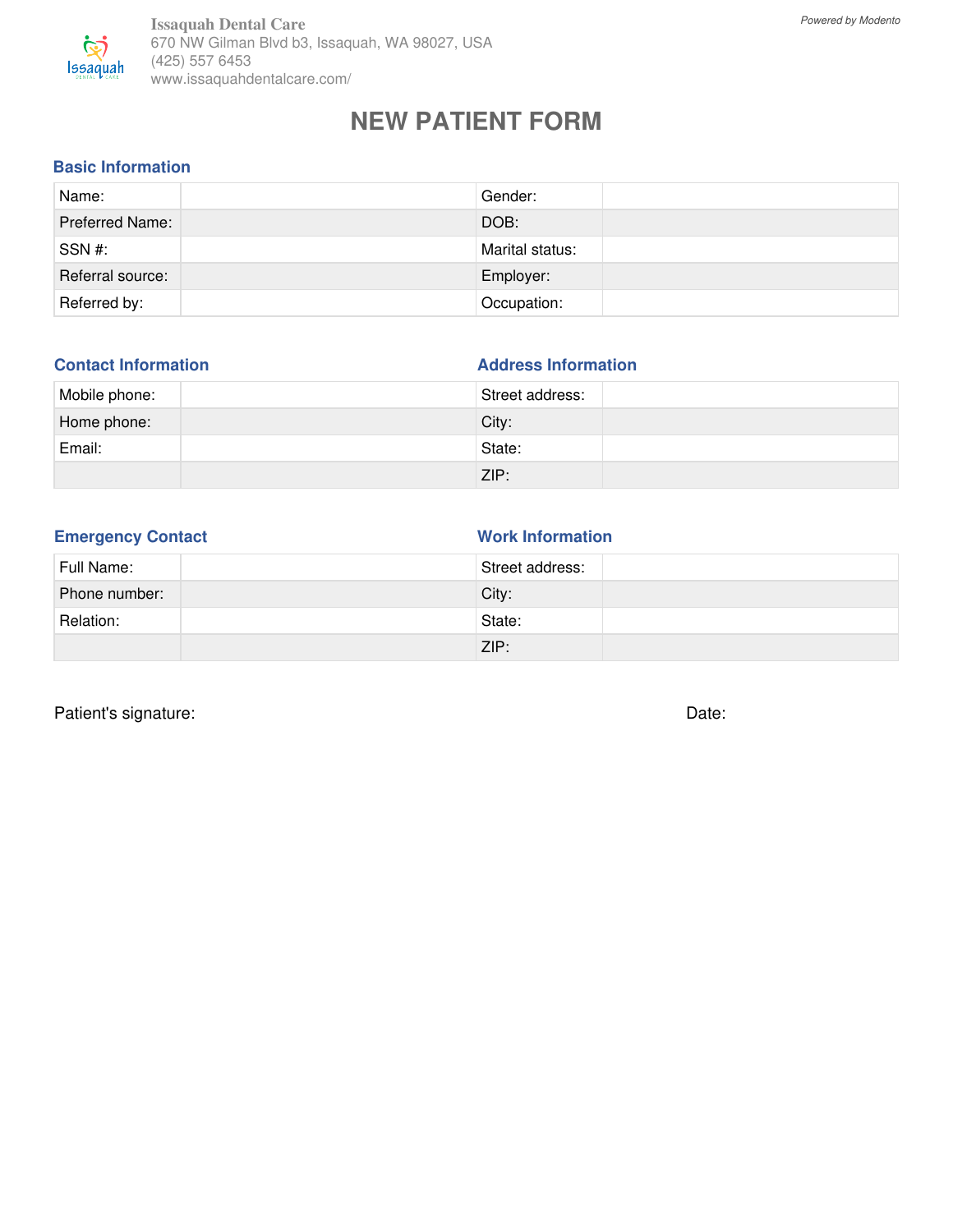

# **PRIVACY POLICY CONSENT**

#### CLIENT RIGHTS AND HIPAA AUTHORIZATIONS

The following specifies your rights about this authorization under the Health Insurance Portability and Accountability Act of 1996, as amended from time to time (HIPAA).

1. Tell your provider if you do not understand this authorization, and the provider will explain it to you.

2. You have the right to revoke or cancel this authorization at any time, except: (a) to the extent information has already been shared based on this authorization; or (b) this authorization was obtained as a condition of obtaining insurance coverage. To revoke or cancel this authorization, you must submit your request in writing to the provider at the following address: 670 NW Gilman Blvd b3, Issaquah, WA 98027, USA:

3. You may refuse to sign this authorization. Your refusal to sign will not affect your ability to obtain treatment, payment, enrollment or your eligibility for benefits. However, you may be required to complete this authorization form before receiving treatment if you have authorized your provider to disclose information about you to a third party. If you refuse to sign this authorization, and you have authorized your provider to disclose information about you to a third party, your provider has the right to decide not to treat you or accept you as a patient in their practice.

4. Once the information about you leaves this office according to the terms of this authorization, this office has no control over how it will be used by the recipient. You need to be aware that at that point your information may no longer be protected by HIPAA. If the person or entity receiving this information is not a health care provider or health plan covered by federal privacy regulations, the information described above may be disclosed to other individuals or institutions and no longer protected by these regulations.

5. You may inspect or copy the protected dental information to be used or disclosed under this authorization. You do not have the right of access to the following protected dental information: psychotherapy notes, information compiled for legal proceedings, laboratory results to which the Clinical Laboratory Improvement Act (CLIA) prohibits access or information held by certain research laboratories. In addition, our provider may deny access if the provider reasonably believes access could cause harm to you or another individual. If access is denied, you may request to have a licensed health care professional for a second opinion at your expense.

6. If this office initiated this authorization, you must receive a copy of the signed authorization.

7. Special Instructions for completing this authorization for the use and disclosure of Psychotherapy Notes. HIPAA provides special protections to certain medical records known as Psychotherapy Notes. All Psychotherapy Notes recorded on any medium by a mental health professional (such as a psychologist or psychiatrist) must be kept by the author and filed separately from the rest of the clients medical records to maintain a higher standard of protection. Psychotherapy Notes are defined under HIPAA as notes recorded by a health care provider who is a mental health professional documenting or analyzing the contents of conversation during a private counseling session or a group, joint or family counseling session and that are separate from the rest of the individuals medical records. Excluded from the Psychotherapy Notes definition are the following: (a) medication prescription and monitoring, (b) counseling session start and stop times, (c) the modalities and frequencies of treatment furnished, (d) the results of clinical tests, and (e) any summary of diagnosis, functional status, the treatment plan, symptoms, prognosis, and progress to date. Except for limited circumstances set forth in HIPAA, in order for a medical provider to release Psychotherapy Notes to a third party, the client who is the subject of the Psychotherapy Notes must sign this authorization to specifically allow for the release of Psychotherapy Notes. Such authorization must be separate from an authorization to release other dental records.

8. You have a right to an accounting of the disclosures of your protected dental information by the provider or its business associates. The maximum disclosure accounting period is the six years immediately preceding the accounting request. The provider is not required to provide an accounting for disclosures: (a) for treatment, payment, or dental care operations; (b) to you or your personal representative; (c) for notification of or to persons involved in an individuals dental care or payment for dental care, for disaster relief, or for facility directories; (d) pursuant to an authorization; (e) of a limited data set; (f) for national security or intelligence purposes; (g) to correctional institutions or law enforcement officials for certain purposes regarding inmates or individuals in lawful custody; or (h) incident to otherwise permitted or required uses or disclosures. Accounting for disclosures to dental oversight agencies and law enforcement officials must be temporarily suspended on their written representation that an accounting would likely impede their activities.

Patient's signature: **Date:** Date: **Date: Date: Date: Date: Date: Date: Date: Date: Date: Date: Date: Date: Date: Date: Date: Date: Date: Date: Date: Date: Date: Date: Date: Da**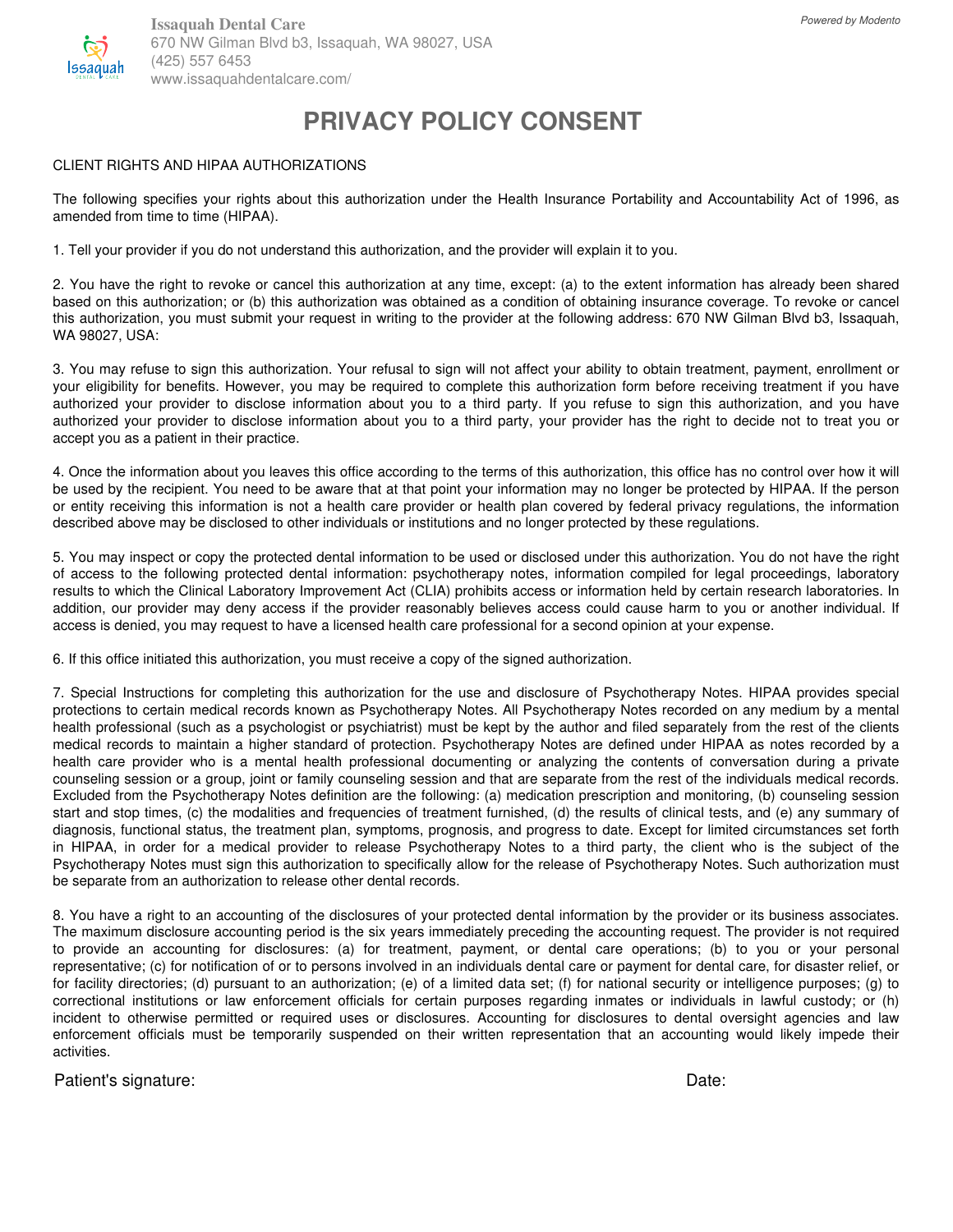

**Issaquah Dental Care** 670 NW Gilman Blvd b3, Issaquah, WA 98027, USA (425) 557 6453 www.issaquahdentalcare.com/

## **FINANCIAL POLICY**

#### FINANCIAL POLICY

Thank you for choosing us as your dental care provider. We are committed to your treatment being successful. Please understand that payment of your bill is considered part of your treatment. The following is a statement of our financial policy which we require that you read and sign prior to any treatment. It is our hope that this policy will facilitate open communication between us and help avoid potential misunderstandings, allowing you to always make the best choices related to your care.

#### INSURANCE:

Please remember your insurance policy is a contract between you and your insurance company. We are not a party to that contract. As a courtesy to you, our office provides certain services, including a pre-treatment estimate which we send to the insurance company at your request. It is physically impossible for us to have the knowledge and keep track of every aspect of your insurance. It is up to you to contact your insurance company and inquire as to what benefits your employer has purchased for you. If you have any questions concerning the pre-treatment estimate and/or fees for service, it is your responsibility to have these answered prior to treatment to minimize any confusion on your behalf.

Please be aware some or perhaps all of the services provided may or may not be covered by your insurance policy. Any balance is your responsibility whether or not your insurance company pays any portion.

#### PAYMENT:

Understand that regardless of any insurance status, you are responsible for the balance due on your account. You are responsible for any and all professional services rendered. This includes but is not limited to: dental fees, surgical procedures, tests, office procedures, medications and also any other services not directly provided by the dentist.

FULL PAYMENT is due at the time of service. If insurance benefits apply, ESTIMATED PATIENT CO-PAYMENTS and DEDUCTIBLES are due at the time of service, unless other arrangements are made.

UNPAID BALANCE over 90 days old will be subject to a monthly interest of 1.0% (APR 12%). If payment is delinquent, the patient will be responsible for payment of collection, attorneys fees, and court costs associated with the recovery of the monies due on the account.

#### MISSED APPOINTMENTS:

Unless we receive notice of cancellation 48 hours in advance, you will be charged \$50. Please help us maintain the highest quality of care by keeping scheduled appointments.

I have read, understand and agree to the terms and conditions of this Financial Agreement.

Patient's signature: Date: Date: Date: Date: Date: Date: Date: Date: Date: Date: Date: Date: Date: Date: Date: Date: Date: Date: Date: Date: Date: Date: Date: Date: Date: Date: Date: Date: Date: Date: Date: Date: Date: Dat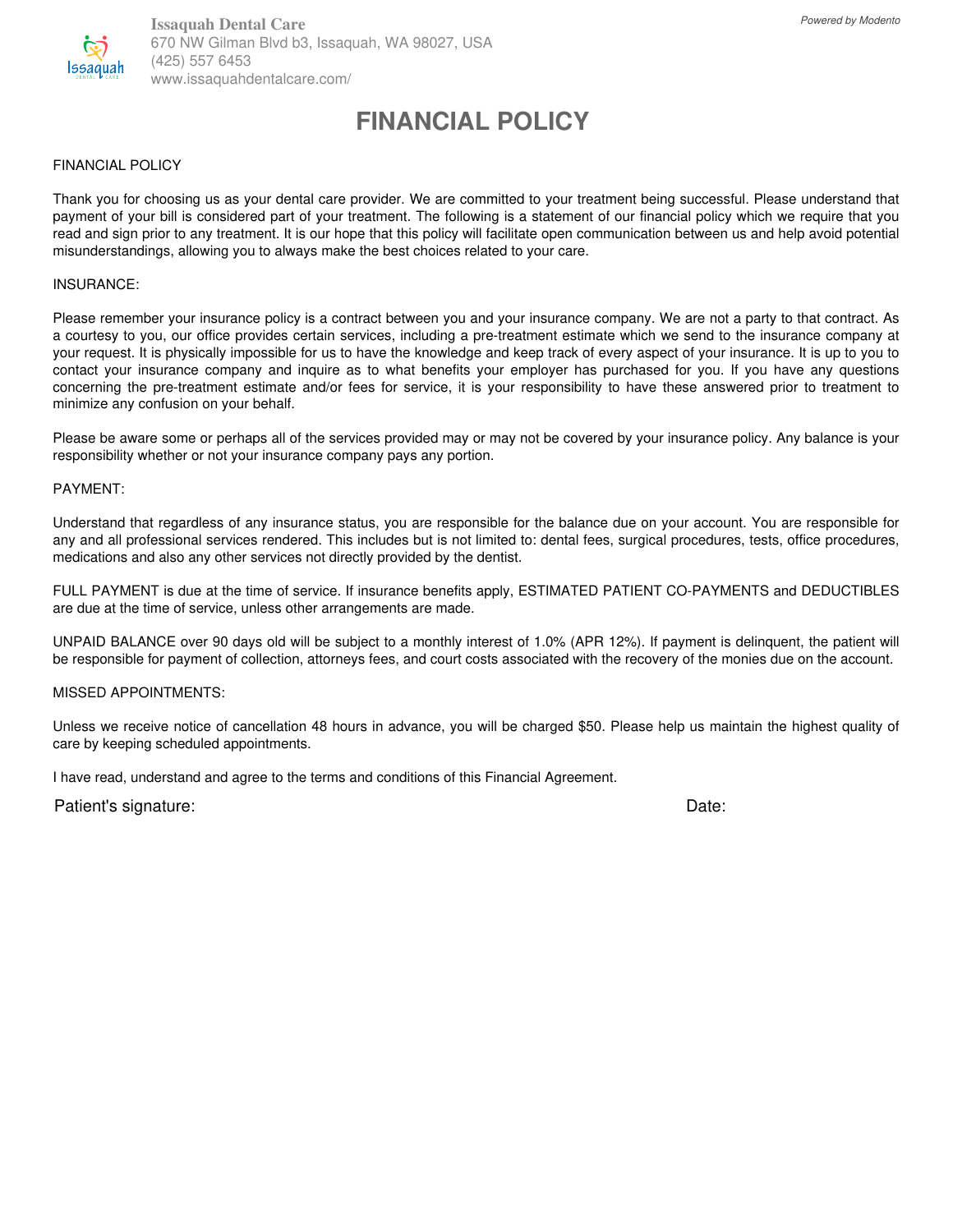

## **COMMUNICATION CONSENTS**

### **EMAIL CONSENT FORM**

PURPOSE: This form is used to obtain your consent to communicate with you by email regarding your Protected Health Information. Issaquah Dental Care offers patients the opportunity to communicate by email. Transmitting patient information by email has a number of risks that patients should consider before granting consent to use email for these purposes. Issaquah Dental Care will use reasonable means to protect the security and confidentiality of email information sent and received. However, Issaquah Dental Care cannot guarantee the security and confidentiality of email communication and will not be liable for inadvertent disclosure of confidential information.

I acknowledge that I have read and fully understand this consent form. I understand the risks associated with communication of email between Issaquah Dental Care and myself, and consent to the conditions outlined herein. Any questions I may have, been answered by Issaquah Dental Care.

Patient's signature: **Date:** Date: **Date: Date: Date: Date: Date: Date: Date: Date: Date: Date: Date: Date: Date: Date: Date: Date: Date: Date: Date: Date: Date: Date: Date: Da**